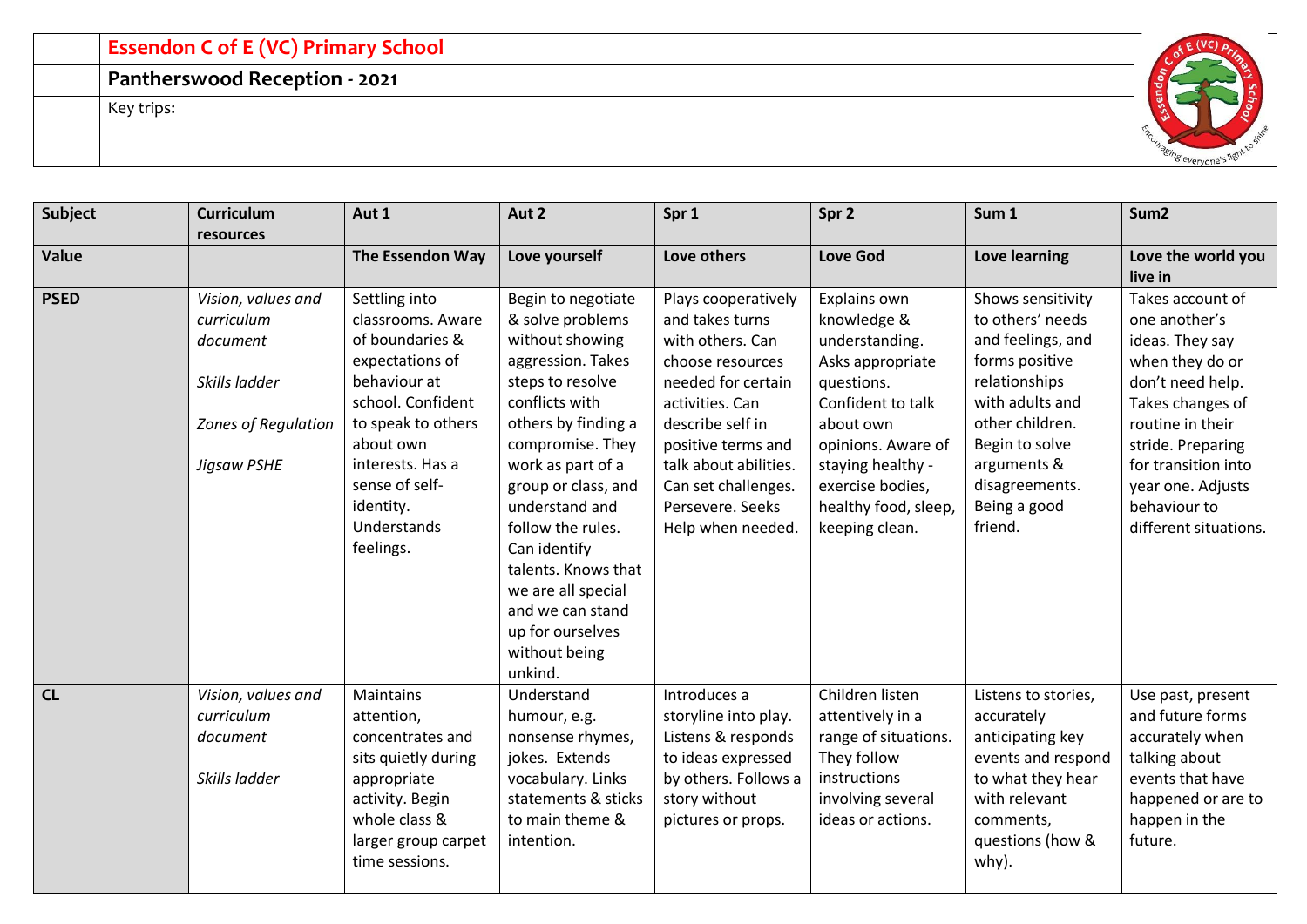| CL<br><b>Speaking</b><br>PD<br><b>Moving &amp;</b><br><b>Handling</b> | Skills ladder<br>GetSet4PE<br>Cosmic Yoga<br>Jumpstart Jonny                                                            | Respond to<br>instructions<br>involving a two-<br>part sequence.<br>Experiment with<br>different ways of<br>moving. Yoga, to<br>develop core<br>strength & overall<br>balance. Develop<br>wrist, hand & finger<br>strength. Develop<br>pincer pen grip. | Use talk to<br>organise, sequence<br>and clarify thinking,<br>ideas, feelings and<br>events.<br>Travelling on, over,<br>around & under<br>balancing<br>equipment. Yoga,<br>core strength &<br>balance activities.<br>Develop wrist,<br>hand & finger<br>strength. Develop | They answer 'how'<br>and 'why'<br>questions about<br>their experiences.<br>Developing ball<br>skills; rolling,<br>throwing. Catching<br>bean bags into<br>hoops & buckets.<br>Yoga, Activate -<br>core strength &<br>balance. Develop<br>pincer pen grip. | Children express<br>themselves<br>effectively, showing<br>an awareness of<br>listeners' needs.<br>Developing ball<br>skills; kicking,<br>controlling football<br>& passing. Yoga,<br>Activate - core<br>strength & balance.<br>Develop pincer pen<br>grip.<br>Handwriting | They give their<br>attention to what<br>others say and<br>respond<br>appropriately,<br>while engaged in<br>another activity.<br>Bat & ball skills.<br><b>Balancing beanbags</b><br>on bats, hitting<br>balls & bean bags<br>with bats. Yoga,<br>Activate - core<br>strength & balance.<br>Handwriting<br>patterns. Odd one | Children develop<br>own narratives &<br>give explanations<br>by connecting ideas<br>& events.<br>Bat & ball skills.<br><b>Balancing beanbags</b><br>on bats, hitting<br>balls & bean bags<br>with bats. Yoga,<br>Activate - core<br>strength & balance.<br>Handwriting<br>patterns. Odd one |
|-----------------------------------------------------------------------|-------------------------------------------------------------------------------------------------------------------------|---------------------------------------------------------------------------------------------------------------------------------------------------------------------------------------------------------------------------------------------------------|---------------------------------------------------------------------------------------------------------------------------------------------------------------------------------------------------------------------------------------------------------------------------|-----------------------------------------------------------------------------------------------------------------------------------------------------------------------------------------------------------------------------------------------------------|---------------------------------------------------------------------------------------------------------------------------------------------------------------------------------------------------------------------------------------------------------------------------|----------------------------------------------------------------------------------------------------------------------------------------------------------------------------------------------------------------------------------------------------------------------------------------------------------------------------|---------------------------------------------------------------------------------------------------------------------------------------------------------------------------------------------------------------------------------------------------------------------------------------------|
|                                                                       |                                                                                                                         | Handwriting<br>patterns.                                                                                                                                                                                                                                | pincer pen grip.<br>Handwriting<br>patterns.                                                                                                                                                                                                                              | Handwriting<br>patterns. Scissor<br>skills; cut along<br>vertical, circular<br>lines.                                                                                                                                                                     | patterns. Scissor<br>skills; cut along<br>vertical, circular<br>lines.                                                                                                                                                                                                    | out type activities.<br>Form letters.<br>Manage size and<br>shape of letters.                                                                                                                                                                                                                                              | out type activities.<br>Form letters.<br>Manage size and<br>shape of letters                                                                                                                                                                                                                |
| PD<br>Self Help &<br>Independence<br><b>Skills</b>                    | Skills Ladder                                                                                                           | Manage self-help<br>skills & basic<br>hygiene during<br>independent snack.                                                                                                                                                                              | Dress & undress<br>independently for<br>PE session in hall.                                                                                                                                                                                                               | Develop and show<br>understanding of<br>good practices<br>regarding exercise,<br>eating & good<br>hygiene.                                                                                                                                                | Develop and show<br>understanding of<br>good practices<br>regarding exercise,<br>eating & good<br>hygiene.                                                                                                                                                                | Develop and show<br>understanding of<br>good practices<br>regarding exercise,<br>eating & good<br>hygiene.                                                                                                                                                                                                                 | Develop and show<br>understanding of<br>good practices<br>regarding exercise,<br>eating & good<br>hygiene.                                                                                                                                                                                  |
| Literacy<br><b>Development</b>                                        | Skills Ladder<br>Little Wandle<br>(Letters & Sounds)<br><b>CLPE Teaching</b><br>Phonics in a rich<br>reading curriculum | Introduce whole<br>class phonics.<br>Phase 1 - focus on<br>alliteration, onset &<br>rhyme, musical,<br>environmental and<br>body sounds, beats,<br>temp, call and<br>response. Continue<br>a rhyming string.<br>Hear & say initial<br>sounds in words.  | Phase 2 phonics<br>linking sounds to<br>letters. Represent<br>sounds correctly.<br>Write own name to<br>label pictures. Hear<br>& say initial sounds<br>in words. Model<br>sounding out and<br>blending CVC<br>words.                                                     | Phase 3 phonics.<br>Know that<br>information can be<br>retrieved from<br>books and<br>computers. Begin<br>to read words and<br>simple sentences.                                                                                                          | Phase 3 phonics<br>Attempt to write<br>short sentences in<br>meaningful<br>contexts. Use<br>phonic knowledge<br>to decode. Write<br>words which match<br>spoken sounds.<br>Write name, labels                                                                             | Review Phase 4<br>phonics. Attempt<br>to write short<br>sentences in<br>meaningful<br>contexts. Use<br>phonic knowledge<br>to decode. Write<br>words which match<br>spoken sounds.                                                                                                                                         | Phase 4 phonics<br>blends.<br>Read common and<br>irregular words.<br>Demonstrate<br>understanding<br>when talking about<br>what they have<br>read.                                                                                                                                          |
|                                                                       |                                                                                                                         |                                                                                                                                                                                                                                                         |                                                                                                                                                                                                                                                                           |                                                                                                                                                                                                                                                           | & captions.                                                                                                                                                                                                                                                               |                                                                                                                                                                                                                                                                                                                            |                                                                                                                                                                                                                                                                                             |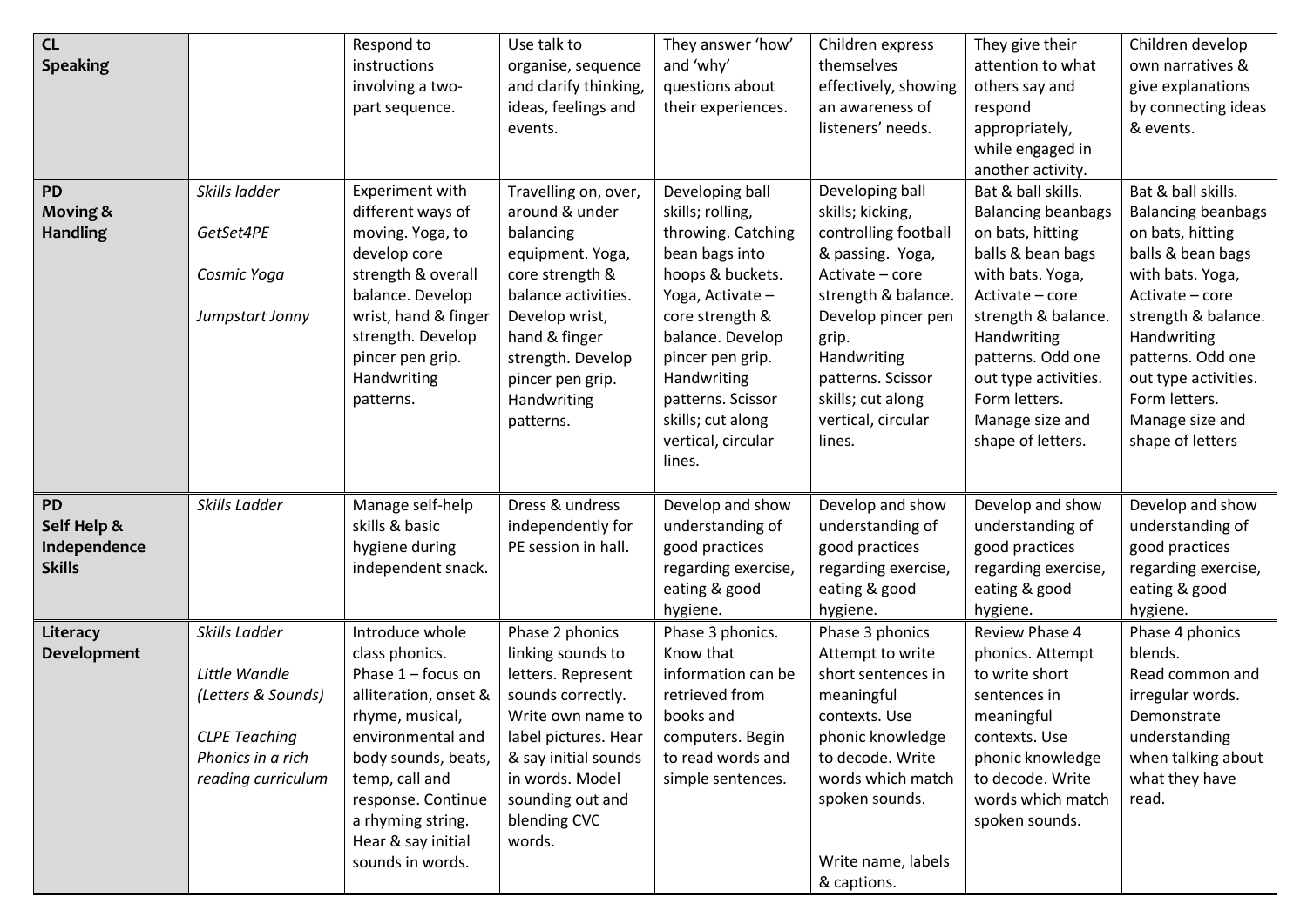|              |                         | Give meaning to       | Enjoy an increasing     | Write name, labels  |                                   | Write simple                    | Write simple                                     |
|--------------|-------------------------|-----------------------|-------------------------|---------------------|-----------------------------------|---------------------------------|--------------------------------------------------|
|              |                         | marks as they         | range of books. Use     | & captions.         |                                   | sentences.                      | sentences which                                  |
|              |                         | draw, write and       | vocabulary from         |                     |                                   |                                 | can be read by                                   |
|              |                         | paint.                | books.                  |                     |                                   |                                 | themselves and                                   |
|              |                         |                       |                         |                     |                                   |                                 | others                                           |
| <b>Maths</b> | Skills Ladder           | Reciting numbers      | Sequencing time,        | 1 more/1 less up to | Place Value to 10.                | Place Value to 20.              | Place Value to 20.                               |
| Development  |                         | to 10.                | days of the week.       | 10.                 |                                   |                                 |                                                  |
|              | <b>White Rose</b>       | Counting to 5 and     | Counting, addition      |                     | Doubling and<br>Halving up to 10. | Counting in 2s, 5s,<br>and 10s. | <b>Numerical patterns</b><br>using number lines, |
|              |                         | beyond.               | and subtraction up      | Capacity.           |                                   |                                 | Numicon, cubes,                                  |
|              |                         | Ordering, grouping,   | to 10.                  | Part/Part Whole -   | Part/Part Whole                   | Part/Part Whole                 | number fans.                                     |
|              |                         | comparing, and        |                         | number bonds to 5.  | number bond to 5                  | number bond to 5                |                                                  |
|              |                         | sorting objects to 5. | Exploring number        |                     | and beyond.                       | and beyond.                     | Measurement,                                     |
|              |                         |                       | lines and number        | Estimation.         |                                   |                                 | comparing objects                                |
|              |                         | 2D shapes.            | fans.                   |                     | <b>Exploring Numicon.</b>         | Odd/Even.                       | by weight, size,                                 |
|              |                         |                       |                         | Positional language |                                   |                                 | length.                                          |
|              |                         | Recognising           | Repeating patterns.     | and prepositions.   |                                   |                                 |                                                  |
|              |                         | Numerals.             | 3D Shapes.              |                     |                                   |                                 |                                                  |
|              |                         |                       |                         |                     |                                   |                                 |                                                  |
|              | Skills Ladder           |                       |                         | Talk about          |                                   | Talk about                      | Talk about                                       |
| <b>UW</b>    |                         | Talk about past and   | Talk about past and     |                     | Talk about                        |                                 |                                                  |
|              |                         | present events in     | present events in       | similarities &      | similarities &                    | similarities &                  | similarities &                                   |
|              | <b>Outdoor Learning</b> | own lives.            | lives of family         | differences         | differences                       | differences                     | differences                                      |
|              |                         |                       | members.                | between self &      | between own                       | between                         | between different                                |
|              | <b>Beebots</b>          | Talk about features   |                         | others.             | family & others.                  | communities.                    | traditions.                                      |
|              |                         | of their own          | Similarities &          |                     |                                   |                                 |                                                  |
|              |                         | immediate             | differences in          | Make observations   | Similarities &                    | Select & use                    | Similarities &                                   |
|              |                         | environment.          | relation to both        | of animals. Know    | differences in                    | technology for a                | differences in                                   |
|              |                         |                       | man-made and            | how to operate      | relation to living                | range of purposes.              | relation to places.                              |
|              |                         | Children recognise    | natural materials.      | simple equipment    | things.                           |                                 |                                                  |
|              |                         | that a range of       |                         | (ICT).              |                                   | Look at living                  | Select & use                                     |
|              |                         | technology is used    | Complete simple         |                     |                                   | animals and plants              | technology for a                                 |
|              |                         | in places such as     | program. Use ICT        | Complete simple     | Complete simple                   |                                 | range of purposes.                               |
|              |                         | homes and schools.    | to support<br>learning. | program.            | program.                          |                                 | Complete simple                                  |
|              |                         | Talk about the        |                         | Talk about how my   | Talk about how I                  |                                 | program.                                         |
|              |                         | world in which we     | Look at changes in      | body changes.       | can stay healthy.                 |                                 |                                                  |
|              |                         | live. Discuss their   | the environment.        |                     |                                   |                                 | Consider materials                               |
|              |                         | hopes and wishes.     |                         |                     |                                   |                                 | around us.                                       |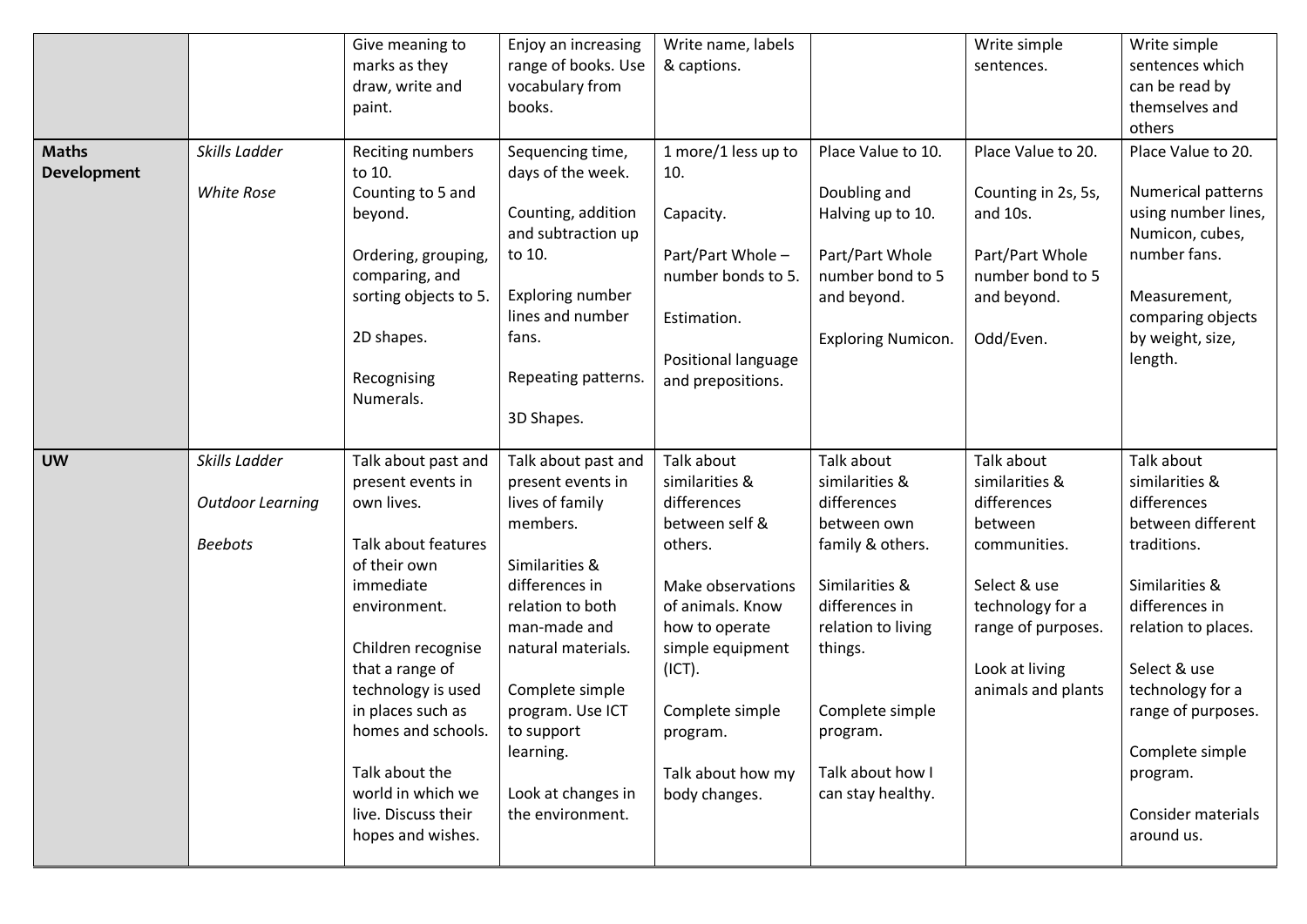| <b>EAD</b>             | Skills Ladder     | Build a repertoire      | Combine media.       | Uses simple tools    | Select tools and     | Sing songs, make     | Represent their      |
|------------------------|-------------------|-------------------------|----------------------|----------------------|----------------------|----------------------|----------------------|
|                        |                   | of songs and            | Construct with a     | and techniques       | techniques needed    | music and dance,     | own ideas,           |
|                        | Charanga          | dances. Explore         | purpose in mind,     | competently and      | to shape, assemble   | and experiment       | thoughts and         |
|                        |                   | different sounds of     | using a variety of   | appropriately.       | and join materials   | with ways of         | feelings through     |
|                        |                   | instruments.            | resources. Initiate  | Select resources     | they are using. Play | changing them.       | design and           |
|                        |                   | Explore colour          | new combinations     | and adapt work       | cooperatively as     | Use what they        | technology, art,     |
|                        |                   | mixing. Create          | of movement and      | where necessary.     | part of a group to   | have learnt about    | music, dance, role   |
|                        |                   | textures. Simple        | gestures in order to | Choose particular    | develop and act out  | media and            | play and stories.    |
|                        |                   | representations of      | express and          | colours to use for a | a narrative.         | materials in         |                      |
|                        |                   | events, people and      | respond to feelings, | purpose. Introduce   |                      | original ways,       |                      |
|                        |                   | objects.                | ideas and            | a storyline or       |                      | thinking about       |                      |
|                        |                   |                         | experiences.         | narrative into their |                      | uses and purposes.   |                      |
|                        |                   | Our world -             |                      | play.                |                      |                      |                      |
|                        |                   | nursery rhymes /        |                      |                      |                      |                      |                      |
|                        |                   | songs.                  |                      |                      |                      |                      |                      |
| <b>Festivals &amp;</b> | RE - Discovery RE | Theme: Special          | Theme: Christmas     | Theme:               | Theme: Easter        | Theme: Story Time    | Theme: Special       |
| <b>Celebrations</b>    |                   | People                  | Key Question:        | Celebrations         | Key Question:        | Key Question:        | Places               |
|                        |                   | Key Question:           | What is Christmas?   | Key Question: How    | What is Easter?      | What can we learn    | Key Question:        |
|                        |                   | What makes people       | Religions:           | do people?           | Religions:           | from stories?        | What makes places    |
|                        |                   | special?                | Christianity,        | celebrate            | Christianity         | Religions:           | special?             |
|                        |                   | Religions:              | Hinduism             | Religions:           |                      | Christianity, Islam, | Religions:           |
|                        |                   | Christianity,           |                      | Christianity         | Mother's Day 27/3    | Judaism              | Christianity, Islam, |
|                        |                   | Judaism                 | Halloween 31/10      |                      | Easter 15/4          |                      | Judaism              |
|                        |                   |                         | Diwali - Hindu       | Chinese New Year     |                      |                      |                      |
|                        |                   | Recycle Week 20 -       | Festival 3-5/11      | $1/2$ (Tiger)        |                      |                      | Father's Day 19/6    |
|                        |                   | 26/9                    | Bonfire Night 5/11   | Pancake Day 1/3      |                      |                      |                      |
|                        |                   | <b>Harvest Festival</b> | World Science Day    |                      |                      |                      |                      |
|                        |                   | 3/10                    | 10/11                |                      |                      |                      |                      |
|                        |                   |                         | Remembrance          |                      |                      |                      |                      |
|                        |                   |                         | Sunday 14/11         |                      |                      |                      |                      |
|                        |                   |                         | Christmas Jumper     |                      |                      |                      |                      |
|                        |                   |                         | Day 10/12            |                      |                      |                      |                      |

| <b>RECEPTION Using a</b><br><b>Power of Reading</b><br><b>Teaching Sequence</b><br>to Create an English<br><b>Curriculum</b> | <b>Autumn 1</b><br><b>Hello Friend</b><br><b>By Rebecca Cobb</b> | <b>Autumn 2</b><br><b>Ruby's Worry</b><br><b>By Tom Percival</b> | Spring 1<br><b>Billy's Bucket</b><br><b>By Kes Gray &amp; Garry</b><br><b>Parsons</b> | <b>Spring 2</b><br><b>Errol's Garden</b><br><b>By Gillian Hibbs</b> | <b>Summer 1</b><br><b>Biscuit Bear</b><br><b>By Mini Grey</b> | <b>Summer 2</b><br><b>A Great Big Cuddle</b><br>by Michael Rosen<br>and Chris Riddell |
|------------------------------------------------------------------------------------------------------------------------------|------------------------------------------------------------------|------------------------------------------------------------------|---------------------------------------------------------------------------------------|---------------------------------------------------------------------|---------------------------------------------------------------|---------------------------------------------------------------------------------------|
| <b>Literary Form</b>                                                                                                         | Picture book to                                                  | Contemporary fiction                                             | Picture book with                                                                     | Picture book with                                                   | Picture book with                                             | Poetry                                                                                |
|                                                                                                                              | support transition                                               |                                                                  | repetitive refrain                                                                    | poetic language                                                     | detailed illustrations                                        |                                                                                       |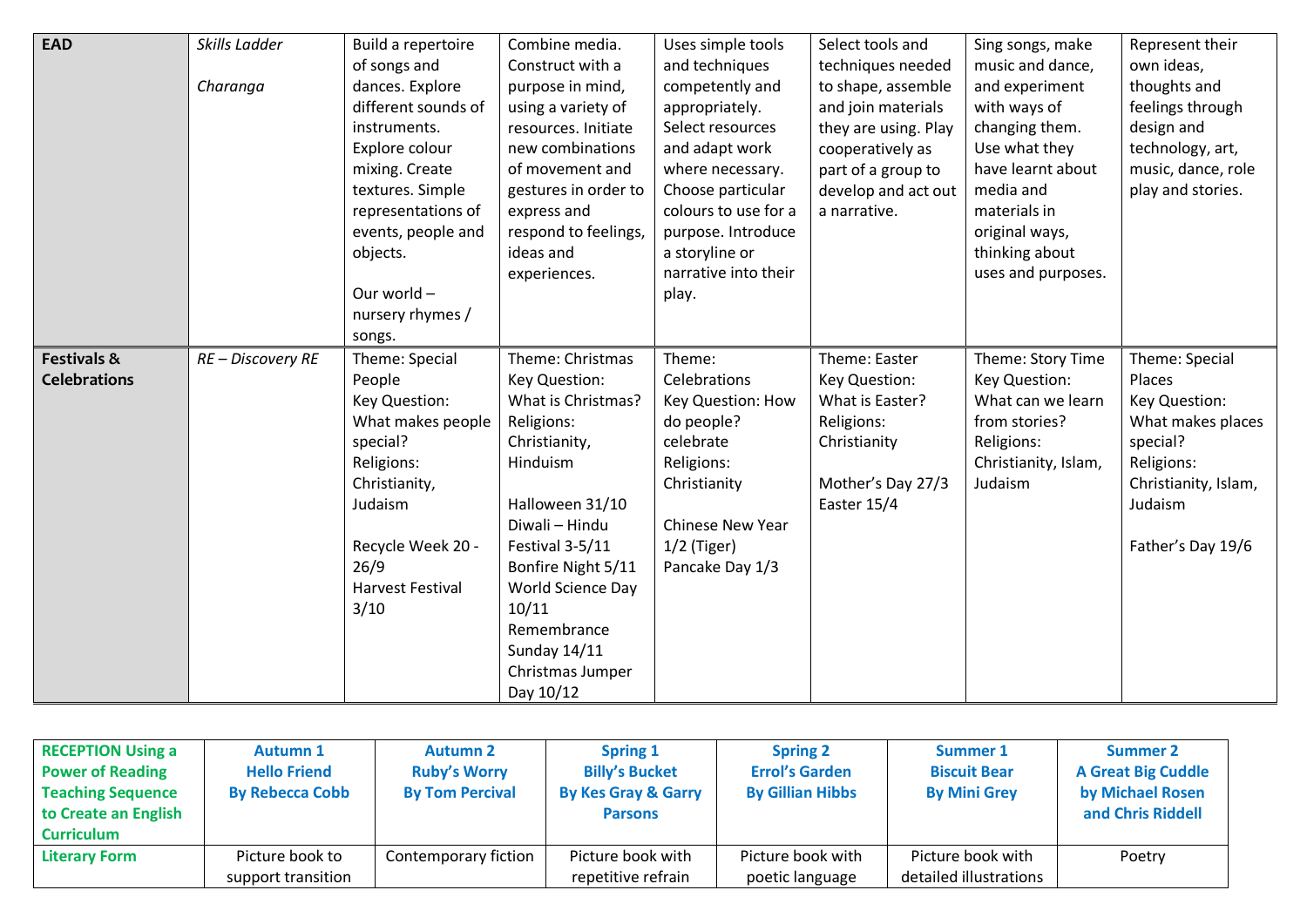| <b>Link to Main EYFSP</b>    | PSED PD C&L                    | PSED C&L                                                                                          | EAD L C&L                    | UW DT PD L C&L          | PD EAD C&L                                                                                                                                            | EAD PD C&L            |
|------------------------------|--------------------------------|---------------------------------------------------------------------------------------------------|------------------------------|-------------------------|-------------------------------------------------------------------------------------------------------------------------------------------------------|-----------------------|
| <b>Area of Learning</b>      | Belonging and                  | Asking for help                                                                                   | Familiar events              | Self Confidence         | Playing co-operatively                                                                                                                                | Poetry, music and     |
|                              | community                      |                                                                                                   |                              |                         |                                                                                                                                                       | dance                 |
|                              |                                |                                                                                                   |                              | Sense of self           |                                                                                                                                                       |                       |
| <b>PSED &amp; Human</b>      | Coming together as a           | Facing our fears                                                                                  | <b>Celebrating birthdays</b> |                         | Being helpful                                                                                                                                         | Growing up            |
| <b>Theme</b>                 | class and community            |                                                                                                   |                              |                         |                                                                                                                                                       |                       |
| <b>Phonics and Early</b>     | A wonderful vehicle            | Voice sounds-                                                                                     | The book is an               | Errol has a desire for  | This is an original and                                                                                                                               | Rhythm, rhyme, body   |
| <b>Reading: Experience,</b>  | for talking about and          | emotional expression                                                                              | amusing and                  | a real garden and is    | amusing story, with a                                                                                                                                 | percussion, voice     |
| <b>Knowledge, Skills and</b> | sharing how to                 | Teaching the Basic                                                                                | memorable read and           | good at growing         | darker side that will                                                                                                                                 | sounds                |
| <b>Strategies</b>            | express, recognise             | Code in context                                                                                   | children will enjoy          | things but is running   | have immense                                                                                                                                          | Word and language     |
|                              | and manage                     | Opportunity for                                                                                   | sharing the book and         | out of space in his     | appeal. Its bold                                                                                                                                      | play                  |
|                              | emotions, both our             | Complex Code: 'y' at                                                                              | talking about the            | tower block flat. One   | imaginative                                                                                                                                           | Matching aural        |
|                              | own and recognising            | end of words like                                                                                 | story together. Its          | day, he realises that   | illustrations and                                                                                                                                     | patterns like rhyming |
|                              | and responding to the          | Ruby, worry                                                                                       | familiar setting will        | the block has a roof    | quirky use of graphics                                                                                                                                | pairs to patterns by  |
|                              | emotional needs of             | Developing fluency                                                                                | enable all children to       | which would make        | provide lots for                                                                                                                                      | onset and rime        |
|                              | others. Share                  | through high                                                                                      | connect with the             | the perfect place for a | children to pore over                                                                                                                                 | Neo-language -        |
|                              | experiences through            | frequency words                                                                                   | story and characters.        | garden. He involves     | and to talk about                                                                                                                                     | reading pseudo        |
|                              | this text and reading          | Developing inference                                                                              |                              | his neighbours who      | together, as they                                                                                                                                     | words in context      |
|                              | related texts focusing         | Reading illustration                                                                              |                              | bring their range of    | delight in the wealth                                                                                                                                 | Performance reading   |
|                              | on emotions so that            | Reading own writing                                                                               |                              | skills to creating it.  | of extra detail (such                                                                                                                                 | Reading own poetry    |
|                              | children have the              |                                                                                                   |                              | This picturebook has    | as biscuit-covered                                                                                                                                    |                       |
|                              | safety of using a story        |                                                                                                   |                              | minimal text and        | wallpaper and                                                                                                                                         |                       |
|                              | experience to talk             |                                                                                                   |                              | illustrations which     | bedclothes, and the                                                                                                                                   |                       |
|                              | about and explore              |                                                                                                   |                              | depict a diverse        | clocks) that enrich its                                                                                                                               |                       |
|                              | their own feelings.            |                                                                                                   |                              | community.              | telling.                                                                                                                                              |                       |
|                              |                                |                                                                                                   |                              |                         | Listening to conversations of interest; stories with increasing attention and recall; joining in with repetitive refrains; anticipates key events and |                       |
| <b>EYFS Communication</b>    | phrases in rhymes and stories. |                                                                                                   |                              |                         |                                                                                                                                                       |                       |
| and Language (30-50          |                                | Showing understanding of prepositions; beginning to understand 'why' and 'how' questions.         |                              |                         |                                                                                                                                                       |                       |
| months)                      |                                |                                                                                                   |                              |                         | to use more complex sentences to link thoughts; can retell a simple past event in correct order; using talk to connect ideas, explaining what is      |                       |
|                              |                                |                                                                                                   |                              |                         | happening and anticipates what might happen next, recalling and reliving past experiences; questioning why things happen and giving                   |                       |
|                              |                                |                                                                                                   |                              |                         | explanations; using a range of tenses; using intonation, rhythm and phrasing to make the meaning clear to others; using vocabulary focused on         |                       |
|                              |                                |                                                                                                   |                              |                         | objects and people that are of particular importance to them; building up vocabulary that reflects the breadth of their experiences; using talk       |                       |
|                              |                                | in pretending that objects stand for something else in play.                                      |                              |                         |                                                                                                                                                       |                       |
| <b>EYFS Communication</b>    |                                |                                                                                                   |                              |                         | Listening attentively in a range of situations; to stories, accurately anticipating key events and responding to what they hear with relevant         |                       |
| and Language (40-            |                                |                                                                                                   |                              |                         | comments, questions or actions; giving their attention to what others say and responding appropriately, while engaged in another activity.            |                       |
| 60+ months)                  |                                | Answering 'how' and 'why' questions about their experiences and in response to stories or events. |                              |                         |                                                                                                                                                       |                       |
|                              |                                |                                                                                                   |                              |                         | Expressing themselves effectively, showing awareness of listeners' needs; using past, present and future forms accurately when talking about          |                       |
|                              |                                | events that have happened or are to happen in the future                                          |                              |                         |                                                                                                                                                       |                       |
| <b>Language</b>              | Statement and                  | Simple narrative                                                                                  | Strong narrative voice       | Poetic voice and        | Past tense pattern                                                                                                                                    | Expressive and        |
| <b>Competency:</b>           | questions                      | voice Past tense                                                                                  | addressing the reader        | language                | narrative                                                                                                                                             | figurative language   |
| through reading, talk        | Describing                     | consistency and                                                                                   | Past and present             | Present tense,          | Lists and ordinal                                                                                                                                     | Neo-language          |
| and writing                  | environment                    | conjunctions in telling                                                                           | tense, including             | including progressive   | language                                                                                                                                              | Language and word     |
|                              | Language of empathy            | personal stories Word                                                                             | progressive                  | Expanded noun           | Book talk                                                                                                                                             | play                  |